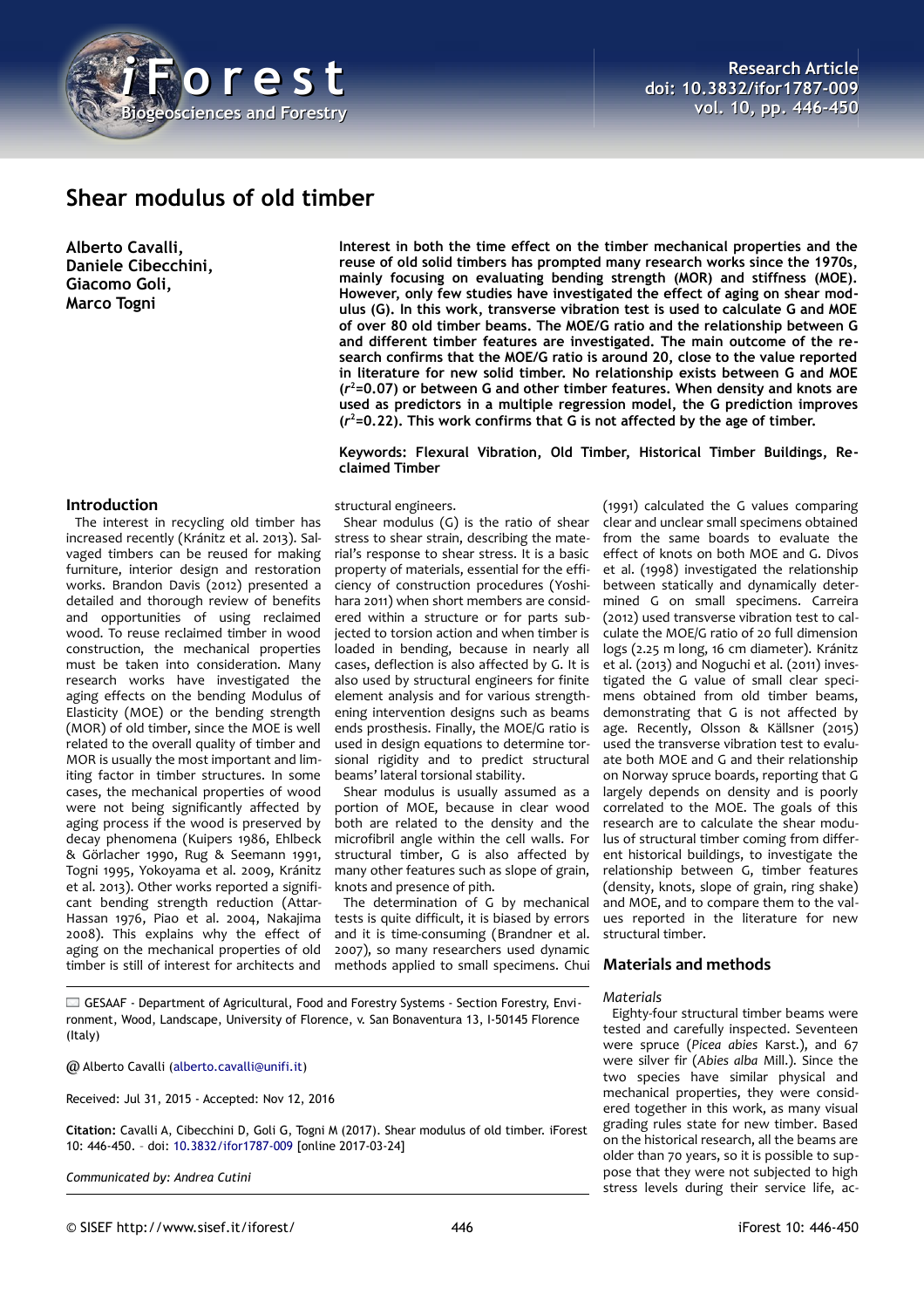<span id="page-1-0"></span>**Tab. 1** - Descriptive statistics for density (ρ), Modulus of Elasticity (MOE), shear modulus (G) and MOE/G ratio of the tested timber beams. (MC): moisture content.

| Parameter | (kg m <sup>-3</sup> ) | МC<br>(%) | <b>MOE</b><br>(MPa) | G<br>(MPa) | MOE/G |
|-----------|-----------------------|-----------|---------------------|------------|-------|
| min       | 335                   | 10        | 2795                | 201        |       |
| max       | 570                   | 19        | 15575               | 613        | 36    |
| average   | 422                   | 13        | 8626                | 398        | 21    |
| (%)<br>c٧ | 11                    | 6.6       | 30                  | 28         | 33    |

cording to the effect of the duration of load (Hoffmeyer & Sørensen 2007). In the original buildings, the beams were mainly used as part of trusses (rafters and tie beams) and floor beams, and consequently were subjected to different stress actions (bending, compression and tension).

The average cross-section of the beams was between  $14 \times 14$  and  $28 \times 22$  cm<sup>2</sup>, and the average length was about 470 cm.

Different timber features affecting the mechanical properties of wood were observed and recorded.

- Slope of grain: calculated as the angle between the fibre orientation and the longitudinal axis of the timber. It is an important factor affecting the elastic properties of wood.
- Knots: they affect both MOE and G. In this work, knots were evaluated according to the visual strength grading rules of solid timber UNI-11119 (2004) and UNI-11035-1/2 (2010), as the ratio between the minimum diameter of a knot and the dimension of the face on which it appears, and recording the maximum observed value.
- Wane: their dimensions were measured, and the ratio between the cathetus and the length of its corresponding face was calculated. Wane are quite common in old structural timber of large dimension, though it is well known that they do not reduce the mechanical properties of timber (Togni et al. 2013).
- Ring shake: it is a discontinuity between two consecutive annual rings that reduces the cross-section and affects shear strength and modulus. In this work, it was calculated according to UNI-11035-1/2 (2010), by measuring the distance between the pith and the ring shake.
- Decay and insect damages: presence and extension of decay and insects attacks

were observed and recorded to identify the real cross-section of each timber.

- Other damages: since it is quite common to observe damages (like holes) in old timber caused by mounting and dismounting operations, all of them were recorded.
- Checks: since the pith was always included in the tested beams, checks appear as a consequence of the drying process. Their extensions in the longitudinal and transverse directions were measured.
- Density: directly related to mechanical properties and used for G calculation. All the beams were measured and weighed to calculate density as the mass to volume ratio (volume calculated by multiplying the length for the average cross-section measured at the ends and at 1/3 and 2/3 of the length).
- Moisture content (MC): it was calculated using gravimetric method on clear specimens after testing timber at failure. [Tab. 1](#page-1-0) reports the MC range and variation. In softwood species, MOE and G vary linearly by about 1.5% and 2.2%, respectively, every 1% MC below the fibre saturation point (Wilson 1932). Therefore, no correction was applied to MOE or G. The quality of the tested beams was strongly variable, as when they were used, no standardized selection was made based on quality. Thus, the sample contains beams of good quality (high density, small knots, no slope of grain) as well as beams of poor quality (large knots and high slope of grain, mainly) that are not suitable for structural uses based on modern grading rules.

The timber beams showed different conservation status. Only 24 were affected by decay, for all of them the position and extension of decay were recorded. Accord-

<span id="page-1-1"></span>

ing to Gilfillan & Gilbert (2001) and Cruz & Machado (2013), the effect of insect attack was negligible. In this work, none of the tested beams was affected by severe attacks, and the attacks were limited to the sapwood, as determined by visual inspection. Therefore, both research works demonstrated that for the investigated species strength does not decrease considerably, even when the level of the attack is high.

Only 12 timbers presented ring shakes of various extensions. Ring shake and checks affect not only mechanical properties, but also the mode of vibration in dynamic tests. When the extension of such defects is too large, the timber beams response in flexural vibration is biased, the frequencies of vibration change, the results do not converge and those beams were excluded from the analysis (see below).

# *Dynamic tests*

Dynamic methods have been used in several studies to evaluate G and for the simultaneous evaluation of G and MOE (Chui 1991, Divos et al. 1998, Larsson et al. 1998, Khokhar 2011, Carreira 2012, Kránitz et al. 2013, Olsson & Källsner 2015). Those methods combine the reliability of the results with the simplicity and rapidity required to carry out the tests. Vibration test is a simple and efficient way to characterise the elastic properties of timber; in fact, it has been used since the '80s for assessing timber quality.

Transverse vibration tests are based on the resolution of the motion equations of flexural vibrations. Different authors have proposed various theoretical models and solutions characterised by specific validity ranges and accuracy levels (Brancheriau & Bailleres 2002). In 1921, Timoshenko proposed the differential equation for motion. Different solutions were lately proposed by Goens (1931), Rayleigh (1945) and Bordonné (1989).

Frequency equations allow calculation of both G and MOE. Chui (1991) proposed a method for the calculation of MOE and G based on the first two vibration frequencies. An alternative method to calculate G based on the same vibration test was proposed by Kubojima et al. (1996). In this work, the Bordonne's solution to Timoshenko's model was adopted for the simultaneous calculation of G and MOE. The same method has already been used by other authors to calculate G and MOE (Roohnia et al. 2010, 2012, Yavari et al. 2013). This solution can be applied only when the length to depth ratio of the beam is higher than 10 (the minimum ratio of the tested beam is 15), which is applicable in this case. This solution considers the first 3 to 5 vibration frequencies of each beam. For each beam, the equation system is solved, and a pair of coordinates  $(x_n, y_n)$ are computed. The coordinates are reported in a Cartesian coordinate system and fitted with a trend line [\(Fig. 1\)](#page-1-1), where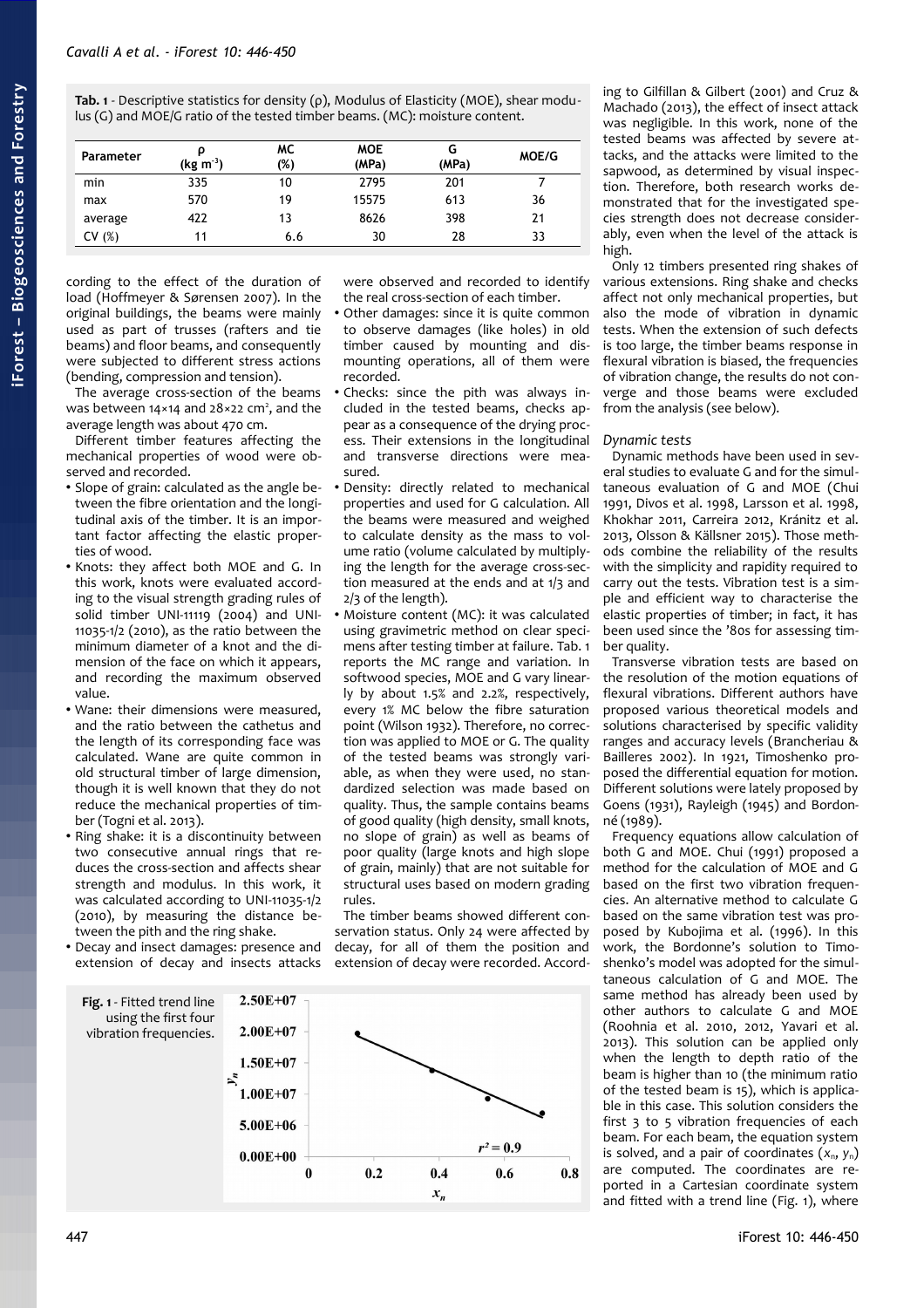the intercept represents the specific MOE (MOE/ρ) and the slope corresponds to the MOE to G ratio. In our case, four frequencies were considered and four couple of coordinates computed using the following equation (eqn. 1):

$$
y = \frac{MOE}{\rho} - \frac{MOE}{kG} \cdot x
$$

where  $\rho$  is the density,  $k$  is the Timoshenko's shear correction factor (0.83 for rectangular and squared section), *G* the shear modulus in vibration plane and *MOE* the dynamic Modulus of Elasticity.

Only the regression curves with a coefficient of determination  $(r^2)$  higher than 0.9 were used, as lower *r* 2 indicates biased mode of vibration; therefore, only 81 beams were considered in the study. The excluded beams presented too much extended and deep checks or ring shakes or higher deformation.

All the beams were suspended by two threads at their theoretical nodes (points of zero vibration) and tested in free-free flexural vibration [\(Fig. 2\)](#page-2-2). Transverse vibration was induced by striking the beams using a hammer in the direction of the depth. A piezoelectric accelerometer (PCB 480E09® , PCB Piezotronics Inc., Depew, NY, USA) was placed on the opposite part of the beam to acquire the mode of vibration. The signal was processed by Fast Fourier Transform (FFT), and the resonant frequencies were identified using a Lab-VIEW® software application (National Instruments Corp., Austin, TX, USA). In this paper, only the results concerning G and MOE/G calculated using a dynamic technique are reported and discussed.

## **Results and discussion**

[Tab. 1](#page-1-0) shows the average values of the main physical and mechanical properties. The average G was approximately 400 MPa; it has to be stressed that more than 50% of the beams had G value higher than 350 MPa [\(Fig. 3\)](#page-2-1). Variability was quite high (CV=28%) as a consequence of the high variability of the material itself. CV was around 30% for both G and MOE. The mean MOE/G for the tested material was 21 (minimum 7, maximum 36).

Due to the characteristics of the tested materials (structural timber of various quality and state of conservation), it is quite difficult to compare G to the results reported in literature because it is usually obtained

<span id="page-2-2"></span>

<span id="page-2-1"></span>**Fig. 3** - Shear modulus (G) frequency distribution.

with very different conditions (new material, small clear specimens, small unclear specimens, static tests, dynamic tests, etc.). In this case, it is much more suitable to compare the MOE/G ratio obtained in different research works based on the application of dynamic tests [\(Tab. 2\)](#page-2-0).

Kránitz et al. (2013) and Noguchi et al. (2011) stated that aging has no significant effects on MOE/G. Both works tested small clear specimens of old wood oriented along a longitudinal-radial direction (Noguchi et al. 2011) and in longitudinal-radial/longitudinal-tangential direction (Kránitz et al. 2013). The authors reported significantly different MOE/G (27 and 8, respectively). This difference is a consequence of the different dimensions and orientations of the tested specimens and also of the different dynamic techniques used. These values are also different from the MOE/G calculated within this study for several reasons. In structural timber, defects affect both G and MOE, and structural timbers are usually not oriented along the main anatomical directions, but rather a mix of longitudinal-radial and longitudinal-tangential directions, which justifies the larger variability of the results.

Studies focused on materials with defects report a MOE/G ratio closer to the outcomes reported in this investigation. Chui (1991), tested a mixed sample of clear and unclear small specimens, reporting a MOE/ G = 23. Carreira (2012) tested logs of dimension closer to the materials used in this research and reports an average MOE/G = 19. The MOE/G obtained here shows higher variability compared to the Carreira's results as a consequence of the characteristics of the material itself. This author tested highly homogeneous material (CV lower than 10% for all mechanical properties) by exciting it in the same anatomical direction. Olsson & Källsner (2015) reported a MOE/G in the range of 15-17 for Norway spruce lumbers.

.<br>These results confirm that MOE and G are affected by defects in different ways, as previously reported by Chui (1991) and Gupta et al. (2004). The effect of knots on G is related to their number, position and orientation, as reported by Gupta et al. (2004) and Olsson & Källsner (2015). The

<span id="page-2-0"></span>Tab. 2 - Summary of previous experimentally obtained MOE/G values. (\*): free-free flexural vibration test; (\*\*): ultrasound velocity test.

| <b>Authors</b>            | MOE/G     | Type                              | Specimen<br>dimensions                                 | <b>Species</b>        |
|---------------------------|-----------|-----------------------------------|--------------------------------------------------------|-----------------------|
| Chui (1991)*              | 23        | small clear/unclear (new wood)    | $40 \times 40 \times 640$ mm <sup>3</sup>              | White spruce          |
| Noguchi et al. (2011)*    | 8         | small clear specimens (aged wood) | $\approx$ 2.2 $\times$ 14 $\times$ 110 mm <sup>3</sup> | Pinus densiflora      |
| Carreira (2012)*          | 19        | logs (new wood)                   | $0.16$ m $\alpha \times 2.25$ m                        | Eucalyptus citriodora |
| Kránitz et al. (2013)**   | 27        | small clear specimens (aged wood) | $25-95 \times 95-497 \times 1230-2645$ mm <sup>3</sup> | Norway spruce         |
| Olsson & Källsner (2015)* | $15 - 17$ | lumbers (new wood)                | $44 \times 145 \times 3600$ mm <sup>3</sup>            | Norway spruce         |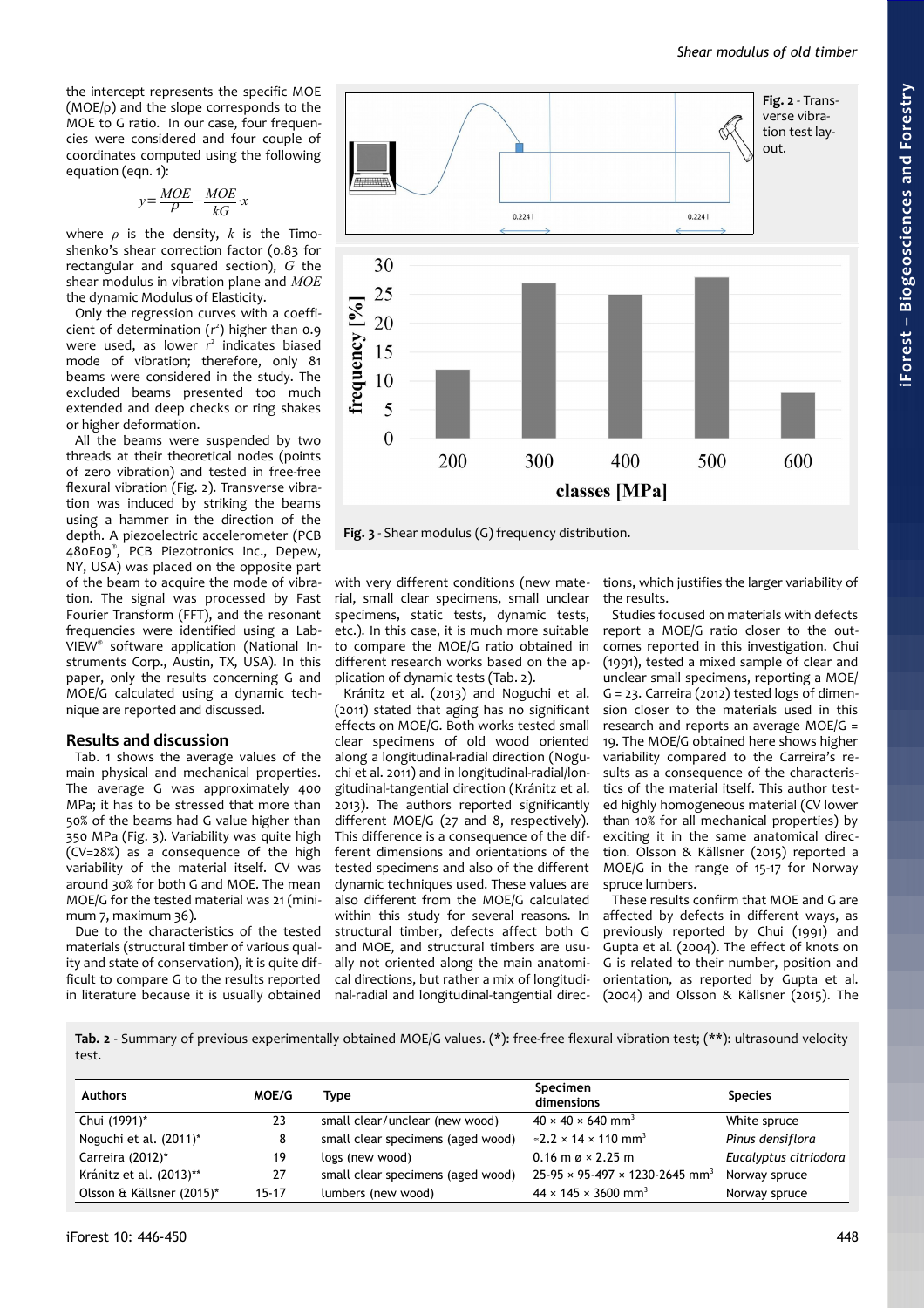<span id="page-3-1"></span>

<span id="page-3-0"></span>importance of knots seems to be confirmed in this study, since the relationship between knots and G showed the higher correlation value between G and all the timber features  $(r^2 = 0.11, p < 0.01)$ , and the knots were evaluated according to two visual grading rules (UNI-11119 2004, UNI-11035-1/2 2010) that considered only the largest one in a beam, without taking into account their number, position and orientation. Knots and MOE did not show any significant correlation  $(r^2 = 0.003, p > 0.05)$ , confirming that the MOE is not influenced by local defects. Thus, knots seem to have a greater effect on G than on MOE, suggesting that using G to improve the bending strength prediction could be valid also for old timber, as proposed by Olsson & Källsner (2015).

No relationship was found between G and other timber features such as density, slope of the grain, presence and extension of ring shakes and wane. Additionally, MOE and G did not show significant relationships  $(r^2 = 0.07, p > 0.05 - Fig. 4)$  $(r^2 = 0.07, p > 0.05 - Fig. 4)$ , as already reported in the literature (Chui 1991, Olsson & Källsner 2015).

An improvement in the G prediction is possible using knots and density as predictors in a multiple linear regression ( $r^2$ = 0.2, p<0.01 – [Fig. 5\)](#page-3-0). This is because, according to many authors (Chui 1991, Gupta et al. 2004, Olsson & Källsner 2015), the driving factors for G are density and knots. The multiple regression analysis confirmed the results reported by Olsson & Källsner (2015), who used MOE and density as regressors to predict G (*r* 2 *=* 0.39). Indeed, they found that MOE was correlated to the presence of important defects like the quantity of knots and the slope of grain that have important effects in increasing G. The lower accuracy in predicting G obtained in this study is likely due to the larger variability of the old timber analyzed, as compared with the new materials tested by Olsson & Källsner (2015).

## **Conclusions**

Eighty-four old timber beams were dynamically tested by means of free-free flexural vibration test. Applying the Bordonné solution, both G and MOE were calculated simultaneously.

The mean G for the whole sample was of about 400 MPa, and the average MOE/G was around 21, close to the value reported in different papers for unclear specimens and for new structural timber.

No relationships were found between G and MOE  $(r^2 = 0.07)$  or between G and other timber features (slope of grain, density, etc.). The relationship between G and knots, though limited  $(r^2 = 0.11)$ , seems to confirm the results previously reported in the literature. This suggests an important effect of knots, their dimensions and orientations on the G values that requires further in-depth investigation. These results are consistent with those reported in the literature both for new structural timbers and unclear specimens, confirming also that G, like other mechanical properties of wood, is not significantly affected by aging.

# **References**

- Attar-Hassan G (1976). The effect of ageing on the mechanical properties of eastern white pine. Association for Preservation Technology (APT) 8: 64-73. - doi: [10.2307/1493572](http://dx.doi.org/10.2307/1493572)
- Bordonné P (1989). Module dynamique et frottement intérieur dans le bois: mesures sur poutres flottantes en vibrations naturelles. [Dynamic modulus and internal friction in clear wood: measurement by means of of free-free flexural vibrations]. Thèse de doctorat en Sciences du Bois, INPL, Vandoeuvre-les-Nancy, France, pp. 154. [in French]
- Brancheriau L, Bailleres H (2002). Natural vibration analysis of clear wooden beams: a theoretical review. Wood Science and Technology 36: 347-345. - doi: [10.1007/s00226-002-0143-7](http://dx.doi.org/10.1007/s00226-002-0143-7)
- Brandner R, Gehri E, Bogensperger T, Schickhofer G (2007). Determination of modulus of shear and elasticity of glued laminated timber and related examinations. CIB W18 40-12-12, Conseil International dû Batiment, Esres Park, CO, USA, pp. 227.
- Brandon Davis J (2012). Suitability of salvaged timber in structural design. Master Thesys, Massachusetts Institute of Technology, Civil and Environmental Engineering, United States Military Academia, Boston, MS, USA, pp. 42. - [online] URL: [http://citeseerx.ist.psu.edu/view](http://citeseerx.ist.psu.edu/viewdoc/download?doi=10.1.1.958.1921&rep=rep1&type=pdf) [doc/download?doi=10.1.1.958.1921&rep=rep1&t](http://citeseerx.ist.psu.edu/viewdoc/download?doi=10.1.1.958.1921&rep=rep1&type=pdf) [ype=pdf](http://citeseerx.ist.psu.edu/viewdoc/download?doi=10.1.1.958.1921&rep=rep1&type=pdf)
- Carreira MR (2012). Determination of the E/G ratio of wood logs using transversal vibration. Wood Research 57 (2): 207-220. [online] URL: [http://www.producao.usp.br/handle/BDPI/3336](http://www.producao.usp.br/handle/BDPI/33368) [8](http://www.producao.usp.br/handle/BDPI/33368)
- Chui YH (1991). Simultaneous evaluation of bending and shear moduli of wood and the influence of knots on these parameters. Wood Science and Technology 25: 125-134. - doi: [10.1007/](http://dx.doi.org/10.1007/BF00226812) [BF00226812](http://dx.doi.org/10.1007/BF00226812)
- Cruz H, Machado JS (2013). Effects of beetle attack on the bending and compression strength properties of pine wood. Advanced Materials Research 778: 145-151. - doi: [10.4028/](http://dx.doi.org/10.4028/www.scientific.net/AMR.778.145) [www.scientific.net/AMR.778.145](http://dx.doi.org/10.4028/www.scientific.net/AMR.778.145)
- Divos F, Tanaka T, Nagao H, Kato H (1998). Determination of shear modulus on construction size timber. Wood Science and Technology 32: 393-402. - doi: [10.1007/BF00702796](http://dx.doi.org/10.1007/BF00702796)
- Ehlbeck J, Görlacher R (1990). Die Tragfähigkeit von altem Konstruktionsholz - Problematik der Beurteilung. [Assessment of old timber buildings strength]. Bauen mit Holz 2 (90): 117-120. [in German]
- Gilfillan JR, Gilbert SG (2001). Development of a technique to measure the residual strength of woodworm infested timber. Construction and Building Materials 15: 381-388. - doi: [10.1016/S0950-0618\(01\)00004-6](http://dx.doi.org/10.1016/S0950-0618(01)00004-6)
- Goens E (1931). Ber die Bestimmung des Elastizitätsmoduls von Stäben mit Hilfe von Biegungsschwingungen [Determination of Young's modulus from flexural vibrations]. Annalen Der Phy-